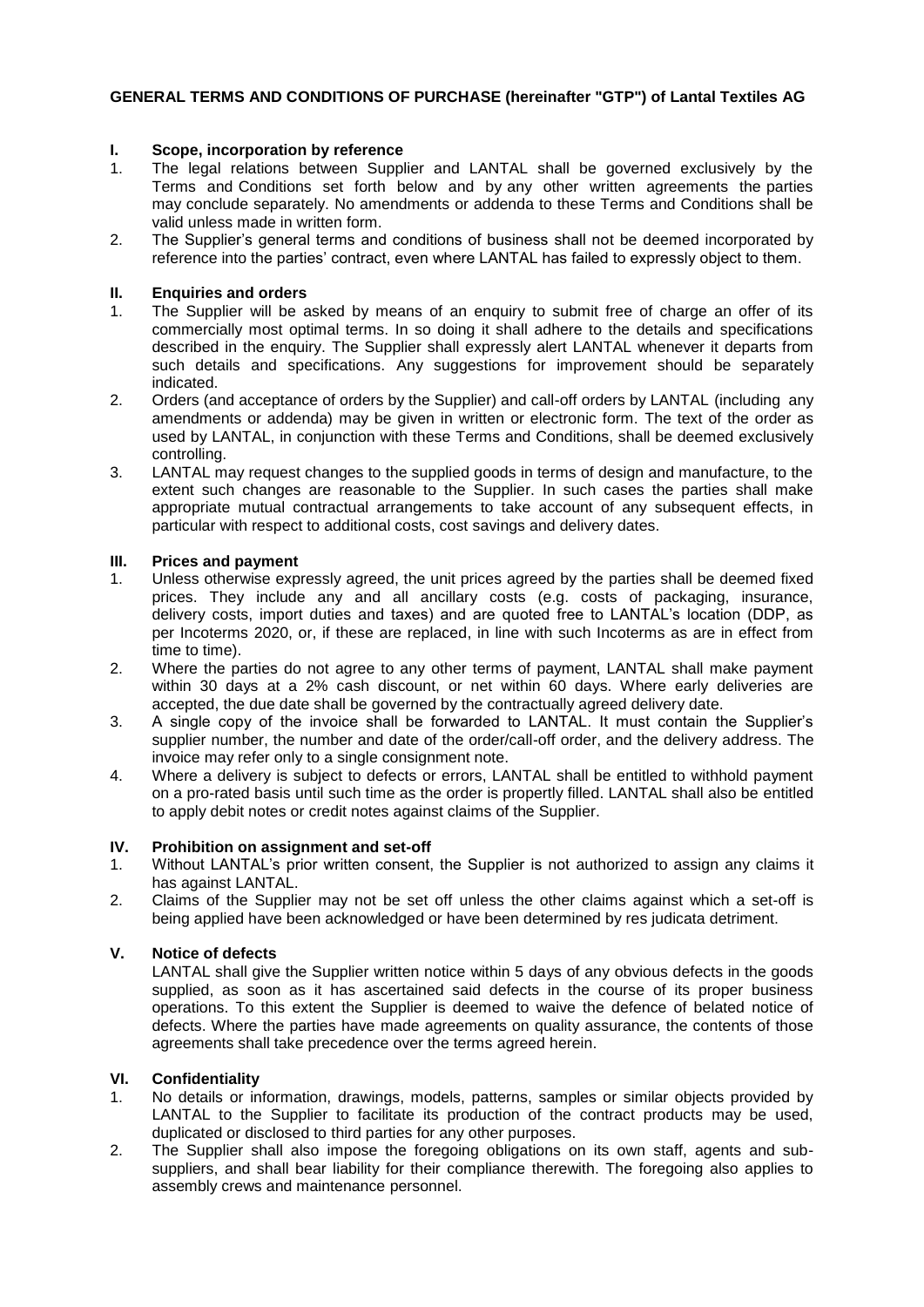- 3. LANTAL shall treat the technical documentation of the Supplier or of the Supplier's subsuppliers as confidential. Such documentation shall remain the intellectual property of the Supplier/sub-supplier.
- 4. Upon termination of the parties' business relations, each party shall either return unbidden any and all documents to the other party or shall destroy them after consultation with the other party.
- 5. The Supplier hereby undertakes that, absent LANTAL's prior written consent, it shall not advertise the existing business relationship with LANTAL.

# **VII. Deliveries of contract products and replacement parts**

Suppliers of machines, vehicles or other products requiring a supply of spare parts shall deliver original spare parts, original accessories and tools for as long as the subject product is in operation at LANTAL's business. The Supplier is not authorized to refer LANTAL to any established customer service.

# **VIII. Delivery dates and periods**

- 1. The delivery specifications agreed separately shall apply. Agreed deadlines and delivery periods shall be deemed binding unless they have been expressly designated in writing as nonbinding. For purposes of assessing whether the delivery date or period has been adhered to, the date on which the goods arrive at the contractual destination shall govern. Without any separate explanation, LANTAL may refuse to accept goods which are not delivered in accordance with the schedule. Unless otherwise agreed, the Supplier's deliveries shall be DDP (Incoterms 2010).
- 2. In the case of deliveries pursuant to a predefined delivery plan, of LANTAL, deliveries shall be made based on call-off orders in line with such delivery plan.
- 3. The Supplier should avoid making deliveries prior to the agreed delivery date. Nevertheless, where the Supplier makes a delivery prior to the agreed delivery date, LANTAL shall have the right to refuse acceptance of the products or to accept the products subject to the proviso that the Supplier shall bear all storage costs thereof.
- 4. Where circumstances arise which are expected to prevent the Supplier from effecting delivery as per the schedule, the Supplier shall notify LANTAL in writing thereof without delay.

#### **IX. Delivery default**

- 1. Where the agreed deadlines and periods are not met, the Supplier shall be deemed in default without the need for the setting of any grace periods. As a result of such default, LANTAL may either (a) insist on performance of the contract and demand compensatory damages or (b) waive subsequent performance and demand damages for breach or may resile from the contract.
- 2. Where LANTAL insists on performance of the contract, the Supplier shall owe LANTAL liquidated damages of 5.0% of the contract value per week of delay or part week, to a maximum of 10.0% of the contract value. LANTAL expressly reserves the right to assert claims for compensatory damages exceeding the foregoing.
- 3. The Supplier shall be liable to LANTAL for losses incurred due to the belated delivery pursuant to the provisions of applicable law. Such compensatory damages shall also include additional freight costs, retrofitting costs and additional expenditures to obtain contractual cover.

## **X. Mandatory declaration**

- 1. The declaration data must be reviewed on a country-specific basis by the supplier, who is responsible for the data.
- 2. Each invoice must include a declaration of origin.
- 3. The country of origin and the customs tariff number must be indicated for each invoice item.
- 4. Invoices for amounts less than  $\epsilon$  6,000.00 must be signed.
- 5. If the value of the goods on an invoice from the European Economic Area exceeds € 6,000.00 or CHF 10,300.00, a movement certificate EUR.1 or EUR-MED must be issued.

## **XI. Force majeure**

1. Force majeure - in particular, strikes, civil unrest, actions of civil authorities and other events which are unforeseeable and unavoidable and not subject to the control of the respective party - shall be deemed to relieve that party from its obligations to perform the contract for the term of the disruption and to the extent of their impact. The contract party into whose sphere of risk the force majeure event has fallen shall in each case inform the other party within a reasonable time regarding the length of time for which the disruption will continue and as well as with respect to any solutions which may appear to merit consideration. Where a force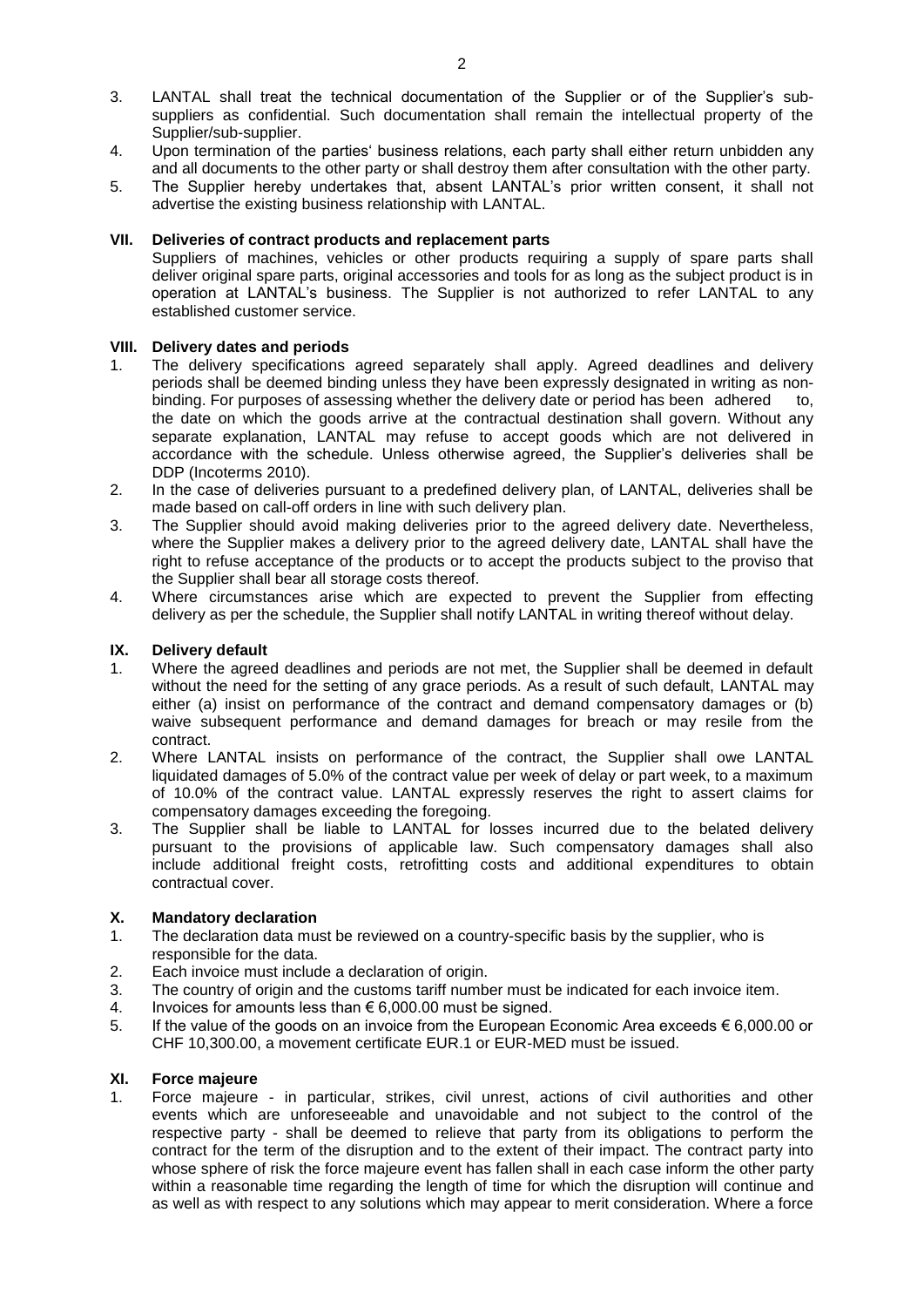majeure event subsists for more than 30 calendar days, the other contract party shall be entitled to resile from the contract.

2. In cases of force majeure, the parties shall furnish the necessary information without delay to the extent reasonable and adapt their obligations in good faith to the changed circumstances.

## **XII. Termination**

LANTAL may terminate the parties' contract at any time where there are objective grounds to do so. In such case, LANTAL shall compensate the Supplier for such costs as it has incurred up to this time for manufacturing/procuring the products ordered by LANTAL. No further claims on the part of the Supplier shall be deemed to arise as a result of such termination.

## **XIII. Warranty**

- 1. As a specialist the Supplier hereby warrants that the contract products shall not be subject to any defects impairing their value or their fitness for their intended use, that the goods shall possess such qualities as it has warranted and that the contract products shall comport with the prescribed performance data and specifications. The contract products must comport with the regulatory requirements in effect at the place of destination. At LANTAL's request the Supplier shall furnish testing logs free of charge. Unless otherwise agreed, no incoming goods inspection shall be carried out; the Supplier shall consequently bear the full obligation with respect to testing and outgoing goods checks.
- 2. The Supplier hereby warrants that all products supplied by it and all services to be rendered by it shall be state of the art as of the date of conclusion of the contract, that they are in line with the relevant provisions of applicable law (e.g. Chemicals Act, safety data sheets) and with the regulations and directives of public authorities, insurance associations and industry associations, and that it is unaware of any prospective amendments thereto. The foregoing shall apply in particular with respect to the environmental laws and regulations applicable in Switzerland, the EU and at the registered office of the Supplier. The Supplier shall notify LANTAL without delay with respect to any prospective changes of which it is aware.
- 3. Where the Supplier has concerns with respect to the type of design requested or to the use of materials supplied, it shall give immediate written notice thereof.
- 4. In the event of any failure of the Supplier to provide declarations, certificates of origin and similar proof of origin (even where the Supplier does not bear fault for their incorrectness), the Supplier shall pay compensatory damages to LANTAL, in particular where this has entailed customs enquiries on the part of LANTAL.
- 5. Unless otherwise agreed, the warranty period shall be 36 months from the date of passage of risk.

## **XIV. Information systems, inspections**

- 1. LANTAL is entitled to verify the progress of the works. This shall not be deemed either to alter or limit the Supplier's duty of proper performance of the contract. Upon prior notice, LANTAL may carry out quality or schedule audits at the Supplier's or its sub-suppliers' site.
- 2. The Supplier hereby warrants to LANTAL, its customers and public authorities the right to inspect the procedures, documentation, tools and records required for the products to be delivered by prior agreement, and to carry out system and process audits in line with this.
- 3. No audit or verification of the manufacturing process by LANTAL or authorized third parties shall be deemed to reduce or abrogate the Supplier's liability to supply contract products or spare parts free of defects and in a timely fashion. Likewise this shall not affect LANTAL's warranty rights. Prior to shipping the contract products, the Supplier must rectify any and all defects and other objections discovered and documented during any audit. Any alterations or repairs of the contract products must be approved by LANTAL's authorized personnel.

# **XV. Liability for defects**

- 1. Where defective goods have been supplied, LANTAL shall be entitled to assert its statutory claims for defects, where these general Terms and Conditions do not prescribe any rules departing therefrom.
- 2. The Supplier shall react appropriately to objections by LANTAL and shall complete and return without delay the 8D report submitted to it.
- 3. The Supplier shall eliminate defects without delay and assume any and all costs associated therewith, by repairing or by replacing at LANTAL's option the defective products with contract parts which are free of defects. A new warranty period shall begin to run with respect to the contract products which have been repaired or replaced.
- 4. At the Supplier's request and expense, LANTAL shall promptly furnish the Supplier with the parts to be replaced, except where the parts in question have already been delivered or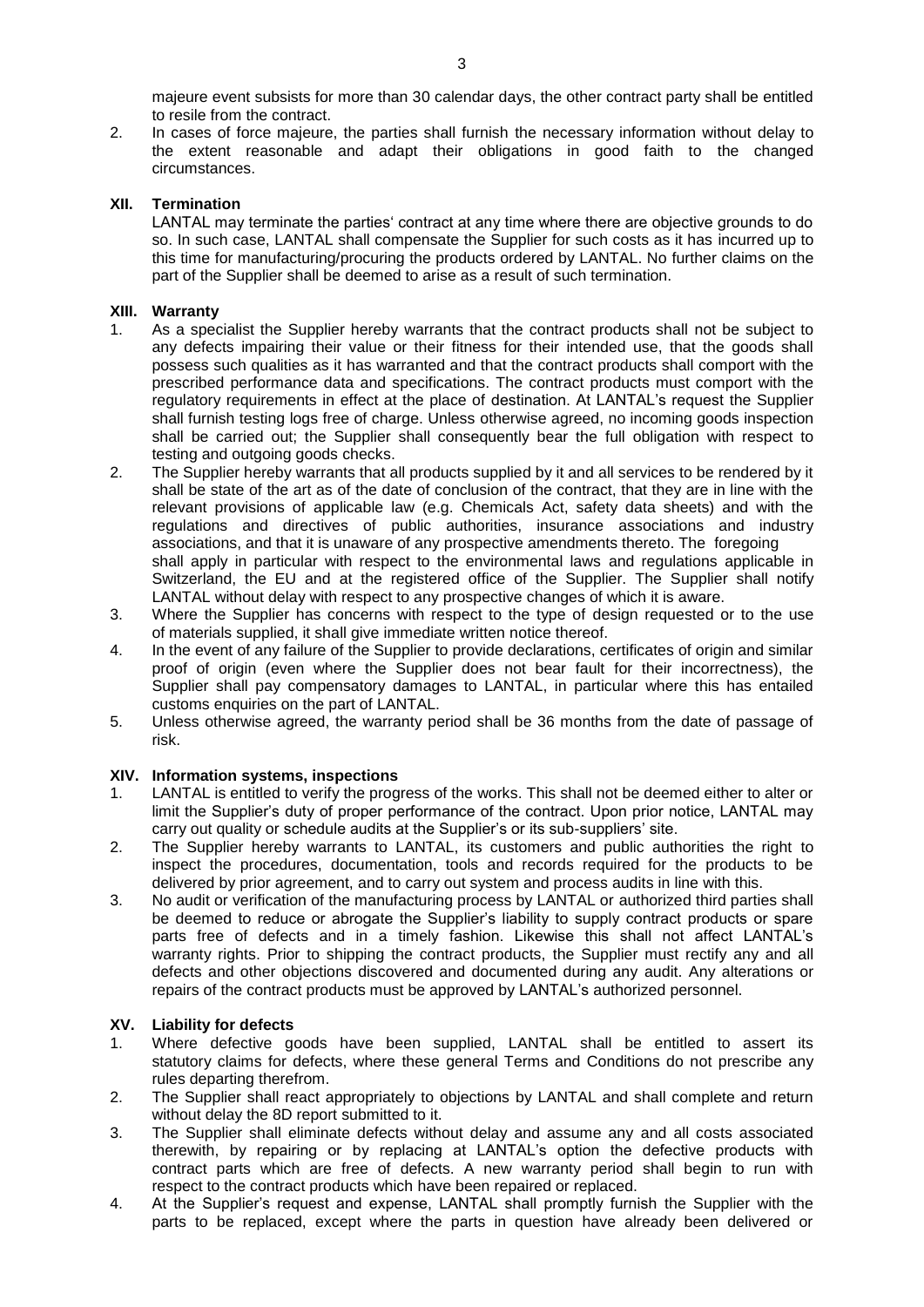incorporated in other goods, or where LANTAL is unable for any other reason to surrender them to the Supplier.

- 5. Acceptance, processing, payment for and re-ordering of goods may not be construed as approval of the goods supplied or a waiver of claims for defects. Where defects become manifest only at such time as they are processed or commissioned for use, LANTAL may also demand compensation for the frustrated expenses incurred by it.
- 6. In urgent cases, LANTAL may eliminate defects or have a third party do so, recharging its own costs to the Supplier.
- 7. For each delivery of goods of which LANTAL ascertains a defect only after the goods have been handed over, LANTAL shall be entitled to demand payment by the Supplier of a flat rate of compensation of 10% of the contract value (or a minimum of CHF 300.00, plus the valid applicable rate of VAT plus any properly documented external testing fees) for its storage and testing costs. The Supplier remains entitled to furnish evidence that the costs incurred by LANTAL were in fact of a lesser amount.

# **XVI. Liability and product liability**

- 1. Unless some other clause of these Terms and Conditions prescribes a particular rule in respect of liability, the Supplier shall be obliged to compensate LANTAL in accordance with the provisions of applicable law for such losses as LANTAL incurs directly or indirectly as a result of erroneous or defective goods supplied, as a result of any breach of the laws and regulations pertaining to safety, or for other legal reasons attributable to the Supplier. Any limitations of liability on the part of the Supplier to intentional acts and gross negligence shall be deemed invalid vis-à-vis LANTAL.
- 2. Where third parties assert no-fault liability against LANTAL on the basis of mandatory rules of law, the Supplier shall indemnify and hold LANTAL harmless to the extent it would itself bear liability, directly in lieu of LANTAL, to the third party in question. The same shall apply also in cases of any direct claims asserted against the Supplier.
- 3. The Supplier shall bear liability for actions undertaken by LANTAL to avert losses (e.g. recall campaigns), provided that such actions appear reasonably necessary on the basis of circumstances, defects, errors, etc. attributable to the Supplier, or because LANTAL bears a legal duty to do so on the basis of law or regulatory or judicial order.
- 4. Where LANTAL wishes to assert a claim against the Supplier pursuant to the foregoing terms, LANTAL shall comprehensively inform and consult the Supplier without delay. LANTAL shall afford the Supplier the opportunity to investigate the case. The parties shall inform and consult with one another on an ongoing basis with respect to action to be taken, in particular with respect to the possibility of settling third party claims. The Supplier shall indemnify and hold LANTAL harmless against all claims for damages based on liability. It shall take out and maintain a policy of liability insurance, in a sufficient amount. The Supplier shall supply the necessary documentation at the same time it furnishes its price offer or delivers the goods. Such documentation must clearly define product specifications and permissible uses.
- 5. The Supplier shall alert LANTAL to any potential defects of the contract products which may arise at a later time, in order to be able to report any discernible possibility that losses may arise under the applicable product liability act at the place of destination (even after the contract products have been placed on the market).
- 6. As a specialist, the Supplier shall alert LANTAL immediately to new legislation or discoveries in the realm of product liability, in the case of additional orders or where deliveries are ongoing.

## **XVII. Intellectual property rights, R&D work**

- 1. The Supplier shall be liable for claims arising out of any breaches of intellectual property rights and applications therefor (protective rights), provided that the contract products are used in accordance with the parties' contract.
- 2. The Supplier shall indemnify and hold LANTAL and its customers harmless against all claims arising out of the use of such intellectual property rights.
- 3. The foregoing shall not apply where the Supplier has produced the contract parts pursuant to drawings, models or other descriptions provided to it by LANTAL or pursuant to details/instructions by LANTAL constituting the equivalent thereof, and does not know—and, in connection with the products developed by it, does not bear a duty to know—that this constitutes an infringement of intellectual property rights.
- 4. The parties hereby undertake to notify one another without delay of any risks of infringement and alleged instances of infringement coming to their knowledge, or of any interference by third parties; and further undertake to afford one another the opportunity to take opposing action by mutual agreement against such claims. The same shall apply where one of the parties learns that a third party is infringing the rights of the other party to the contract which are of relevance to the parties' contractual relations.